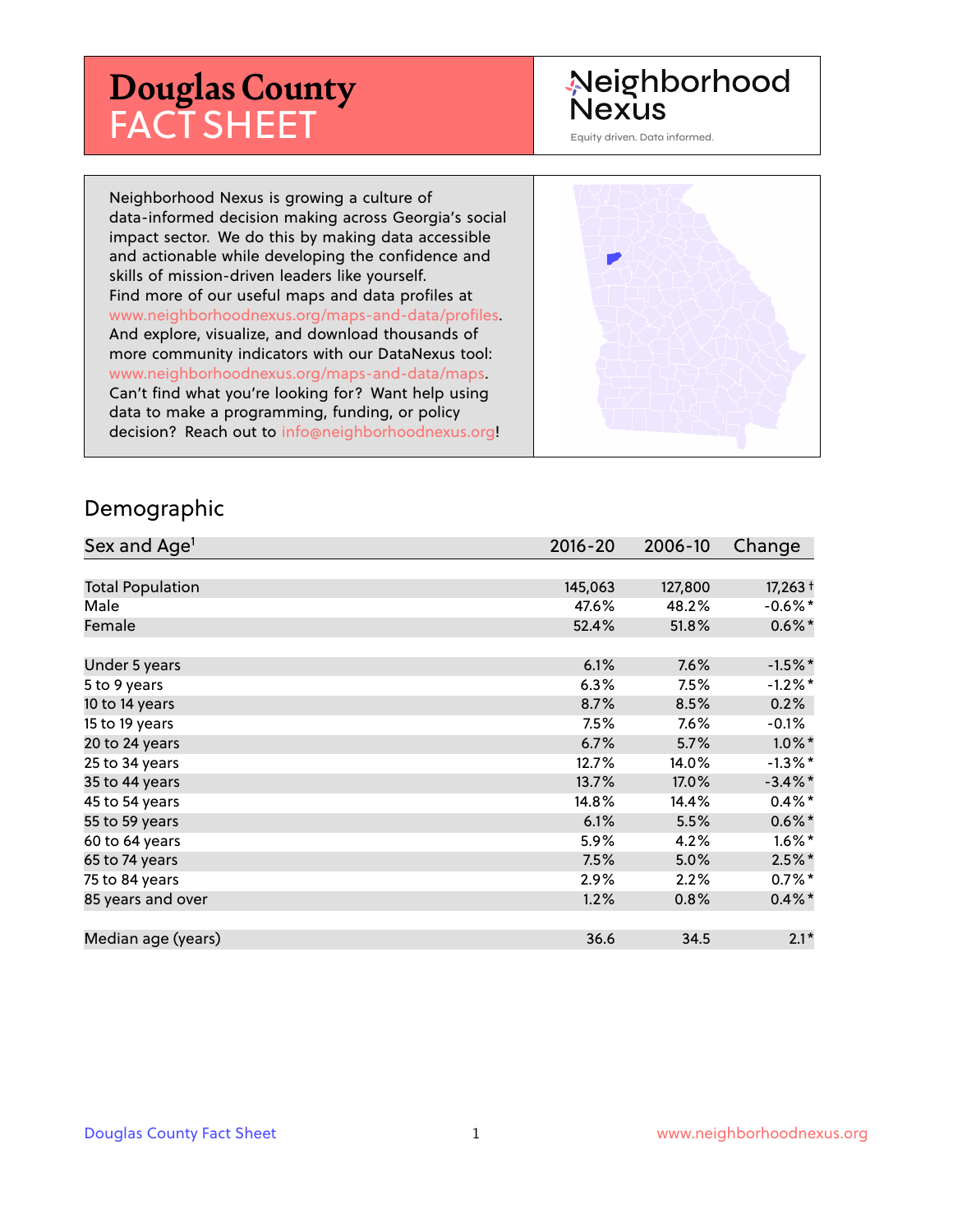# Demographic, continued...

| Race <sup>2</sup>                                   | $2016 - 20$ | 2006-10 | Change      |
|-----------------------------------------------------|-------------|---------|-------------|
| <b>Total population</b>                             | 145,063     | 127,800 | $17,263+$   |
| One race                                            | 96.7%       | 98.5%   | $-1.8\%$ *  |
| White                                               | 44.6%       | 57.6%   | $-12.9%$ *  |
| <b>Black or African American</b>                    | 47.6%       | 37.7%   | $9.9\%*$    |
| American Indian and Alaska Native                   | 0.1%        | 0.3%    | $-0.3\%$ *  |
| Asian                                               | 1.7%        | $1.6\%$ | $0.1\%$ *   |
| Native Hawaiian and Other Pacific Islander          | 0.0%        | 0.0%    | 0.0%        |
| Some other race                                     | 2.7%        | 1.3%    | $1.3\%$ *   |
| Two or more races                                   | 3.3%        | 1.5%    | $1.8\%$ *   |
| Race alone or in combination with other race(s) $3$ | $2016 - 20$ | 2006-10 | Change      |
| Total population                                    | 145,063     | 127,800 | $17,263+$   |
| White                                               | 47.4%       | 58.8%   | $-11.4\%$ * |
| <b>Black or African American</b>                    | 49.6%       | 38.7%   | 10.9%*      |
| American Indian and Alaska Native                   | 1.1%        | 0.8%    | $0.3\%*$    |
| Asian                                               | 2.2%        | 1.7%    | $0.5%$ *    |
| Native Hawaiian and Other Pacific Islander          | 0.2%        | 0.0%    | $0.1\%$ *   |
| Some other race                                     | 3.4%        | 1.6%    | $1.9\%$ *   |
| Hispanic or Latino and Race <sup>4</sup>            | $2016 - 20$ | 2006-10 | Change      |
| Total population                                    | 145,063     | 127,800 | $17,263+$   |
| Hispanic or Latino (of any race)                    | 9.9%        | 7.6%    | $2.3%$ +    |
| Not Hispanic or Latino                              | 90.1%       | 92.4%   | $-2.3%$ +   |
| White alone                                         | 38.9%       | 52.0%   | $-13.2\%$ * |
| Black or African American alone                     | 46.8%       | 37.0%   | $9.8\%$ *   |
| American Indian and Alaska Native alone             | 0.1%        | 0.3%    | $-0.3\%$ *  |
| Asian alone                                         | 1.7%        | 1.6%    | $0.1\%$ *   |
| Native Hawaiian and Other Pacific Islander alone    | 0.0%        | 0.0%    | 0.0%        |
| Some other race alone                               | 0.1%        | 0.3%    | $-0.1%$     |
| Two or more races                                   | 2.5%        | 1.2%    | $1.2\%$ *   |
| U.S. Citizenship Status <sup>5</sup>                | $2016 - 20$ | 2006-10 | Change      |
| Foreign-born population                             | 13,026      | 10,674  | $2,352*$    |
| Naturalized U.S. citizen                            | 56.7%       | 36.8%   | 19.9%*      |
| Not a U.S. citizen                                  | 43.3%       | 63.2%   | $-19.9%$ *  |
| Citizen, Voting Age Population <sup>6</sup>         | $2016 - 20$ | 2006-10 |             |
|                                                     |             |         | Change      |
| Citizen, 18 and over population                     | 102,086     | 85,432  | 16,654*     |
| Male                                                | 46.4%       | 46.8%   | $-0.4%$     |
| Female                                              | 53.6%       | 53.2%   | 0.4%        |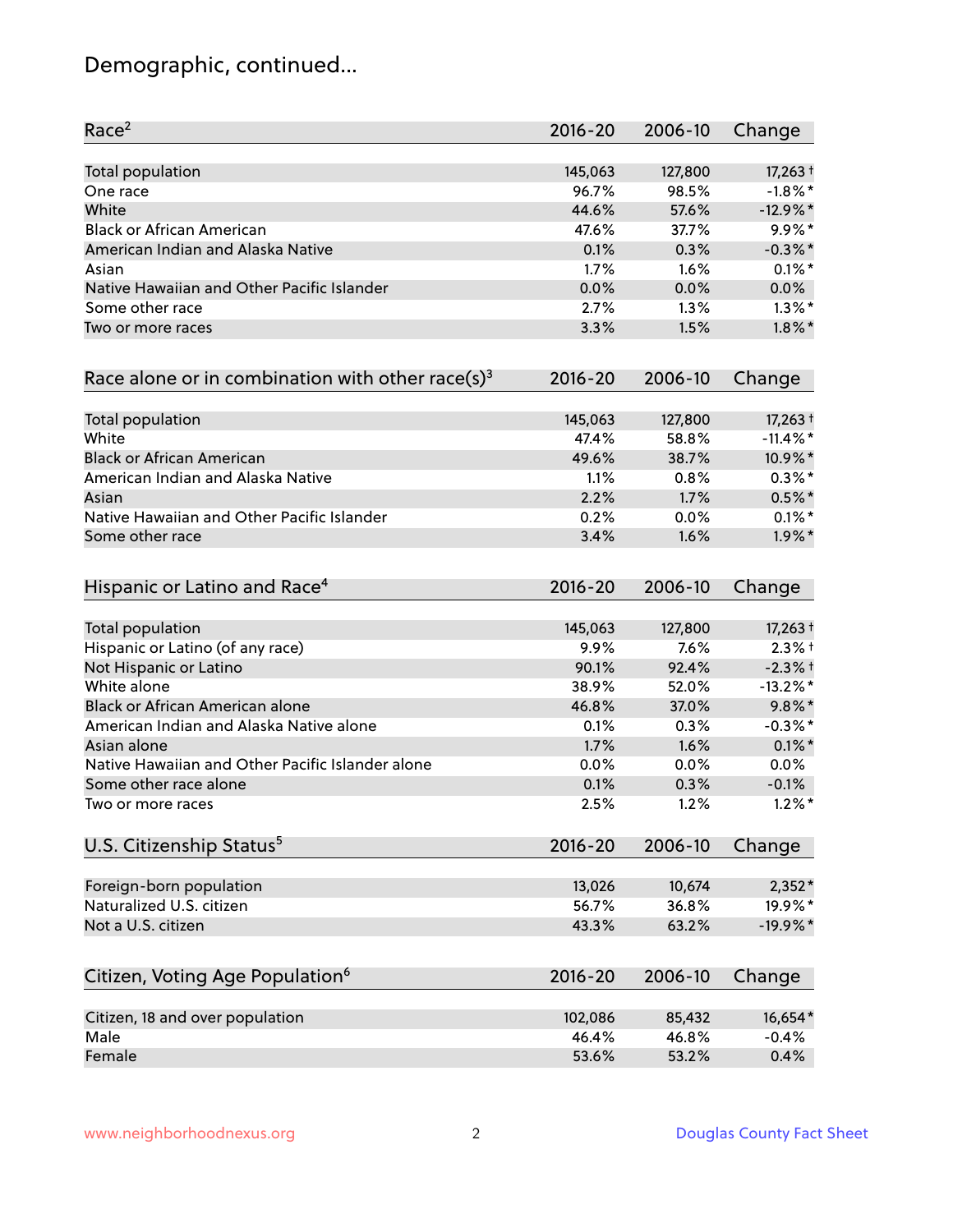#### Economic

| Income <sup>7</sup>                                 | 2016-20 | 2006-10 | Change     |
|-----------------------------------------------------|---------|---------|------------|
|                                                     |         |         |            |
| All households                                      | 49,788  | 44,747  | $5,041*$   |
| Less than \$10,000                                  | 5.6%    | 5.0%    | 0.6%       |
| \$10,000 to \$14,999                                | 3.1%    | 4.2%    | $-1.1\%$ * |
| \$15,000 to \$24,999                                | 7.4%    | 8.1%    | $-0.7%$    |
| \$25,000 to \$34,999                                | 8.5%    | 10.7%   | $-2.2%$    |
| \$35,000 to \$49,999                                | 12.9%   | 15.8%   | $-2.9%$ *  |
| \$50,000 to \$74,999                                | 18.6%   | 21.4%   | $-2.8\%$ * |
| \$75,000 to \$99,999                                | 15.2%   | 15.1%   | 0.1%       |
| \$100,000 to \$149,999                              | 17.1%   | 13.9%   | $3.2\%$ *  |
| \$150,000 to \$199,999                              | 6.9%    | 3.3%    | $3.7\%$ *  |
| \$200,000 or more                                   | 4.7%    | 2.6%    | $2.1\%$ *  |
| Median household income (dollars)                   | 67,651  | 55,852  | 11,799*    |
| Mean household income (dollars)                     | 82,266  | 68,004  | 14,263*    |
| With earnings                                       | 83.5%   | 87.7%   | $-4.2%$ *  |
| Mean earnings (dollars)                             | 81,790  | 66,527  | 15,263*    |
| <b>With Social Security</b>                         | 26.1%   | 20.2%   | 5.9%*      |
| Mean Social Security income (dollars)               | 20,210  | 14,984  | $5,226*$   |
| With retirement income                              | 17.9%   | 14.1%   | 3.9%*      |
| Mean retirement income (dollars)                    | 22,867  | 21,394  | 1,473      |
| With Supplemental Security Income                   | 5.0%    | 3.3%    | $1.7\%$ *  |
| Mean Supplemental Security Income (dollars)         | 10,027  | 7,891   | $2,136*$   |
| With cash public assistance income                  | 2.0%    | 2.4%    | $-0.4%$    |
| Mean cash public assistance income (dollars)        | 2,967   | 4,382   | $-1,415$   |
| With Food Stamp/SNAP benefits in the past 12 months | 11.8%   | 9.4%    | $2.4\%$ *  |
|                                                     |         |         |            |
| Families                                            | 35,358  | 33,017  | $2,341*$   |
| Less than \$10,000                                  | 3.2%    | 3.2%    | $0.0\%$    |
| \$10,000 to \$14,999                                | 2.3%    | 3.5%    | $-1.2%$    |
| \$15,000 to \$24,999                                | 4.8%    | 6.8%    | $-2.1\%$ * |
| \$25,000 to \$34,999                                | 7.0%    | 9.3%    | $-2.3\%$ * |
| \$35,000 to \$49,999                                | 11.6%   | 13.9%   | $-2.2\%$ * |
| \$50,000 to \$74,999                                | 19.4%   | 22.5%   | $-3.1\%$ * |
| \$75,000 to \$99,999                                | 16.4%   | 16.4%   | $-0.1%$    |
| \$100,000 to \$149,999                              | 21.0%   | 17.1%   | $3.9\%$ *  |
| \$150,000 to \$199,999                              | 8.3%    | 4.0%    | $4.3\%$ *  |
| \$200,000 or more                                   | 6.0%    | 3.2%    | $2.7\%$ *  |
| Median family income (dollars)                      | 76,362  | 62,977  | 13,385*    |
| Mean family income (dollars)                        | 93,332  | 75,311  | 18,022*    |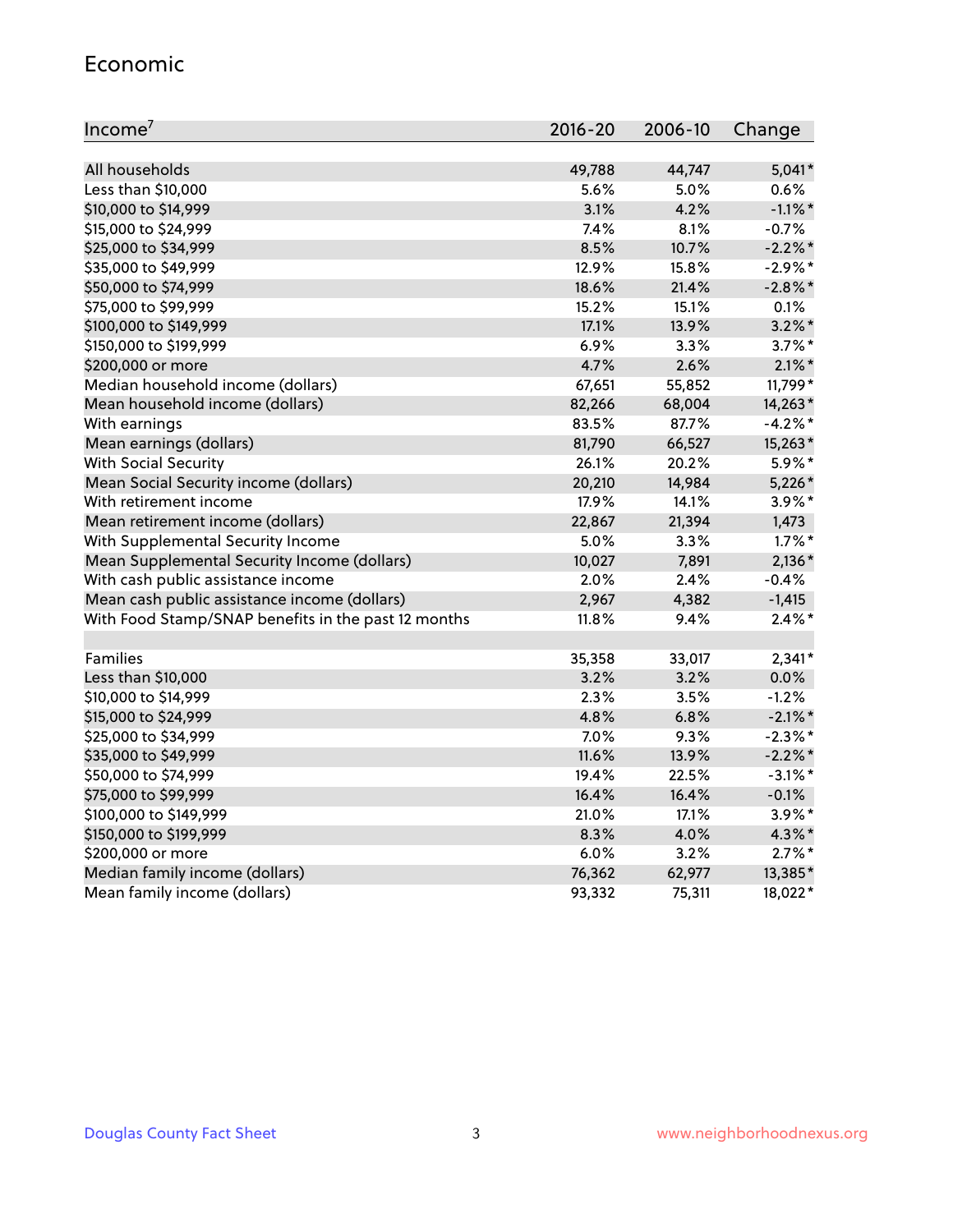### Economic, continued...

| Income, continued <sup>8</sup>                                        | $2016 - 20$ | 2006-10 | Change    |
|-----------------------------------------------------------------------|-------------|---------|-----------|
|                                                                       |             |         |           |
| Nonfamily households                                                  | 14,430      | 11,730  | 2,700*    |
| Median nonfamily income (dollars)                                     | 39,660      | 36,545  | 3,115     |
| Mean nonfamily income (dollars)                                       | 49,770      | 43,189  | $6,582*$  |
| Median earnings for workers (dollars)                                 | 36,751      | 32,835  | $3,916*$  |
| Median earnings for male full-time, year-round workers                | 49,783      | 45,424  | 4,359*    |
| (dollars)                                                             |             |         |           |
| Median earnings for female full-time, year-round workers<br>(dollars) | 41,759      | 37,120  | 4,639*    |
| Per capita income (dollars)                                           | 29,083      | 24,515  | 4,568*    |
|                                                                       |             |         |           |
| Families and People Below Poverty Level <sup>9</sup>                  | 2016-20     | 2006-10 | Change    |
|                                                                       |             |         |           |
| <b>All families</b>                                                   | 8.5%        | 8.8%    | $-0.3%$   |
| With related children under 18 years                                  | 12.3%       | 11.9%   | 0.5%      |
| With related children under 5 years only                              | 18.5%       | 9.6%    | 8.9%*     |
| Married couple families                                               | 3.7%        | 4.2%    | $-0.5%$   |
| With related children under 18 years                                  | 4.2%        | 5.3%    | $-1.1%$   |
| With related children under 5 years only                              | 1.4%        | 4.8%    | $-3.3%$   |
| Families with female householder, no husband present                  | 21.7%       | 21.0%   | 0.8%      |
| With related children under 18 years                                  | 28.5%       | 23.0%   | 5.5%      |
| With related children under 5 years only                              | 43.1%       | 23.4%   | 19.7%*    |
| All people                                                            | 11.5%       | 11.3%   | 0.2%      |
| Under 18 years                                                        | 15.2%       | 15.5%   | $-0.3%$   |
| Related children under 18 years                                       | 14.7%       | 15.0%   | $-0.3%$   |
| Related children under 5 years                                        | 18.1%       | 15.6%   | 2.5%      |
| Related children 5 to 17 years                                        | 13.7%       | 14.8%   | $-1.1%$   |
| 18 years and over                                                     | 10.2%       | 9.7%    | 0.5%      |
| 18 to 64 years                                                        | 10.4%       | 9.6%    | 0.9%      |
| 65 years and over                                                     | 8.8%        | 10.3%   | $-1.5%$   |
| People in families                                                    | 9.1%        | 9.9%    | $-0.9%$   |
| Unrelated individuals 15 years and over                               | 24.8%       | 20.2%   | 4.7%*     |
|                                                                       |             |         |           |
| Non-Hispanic white people                                             | 11.0%       | 7.6%    | $3.4\%$ * |
| Black or African-American people                                      | 11.1%       | 14.1%   | $-3.0%$   |
| Asian people                                                          | 3.2%        | 18.5%   | $-15.3%$  |
|                                                                       |             |         | $-4.8%$   |
| Hispanic or Latino people                                             | 15.7%       | 20.5%   |           |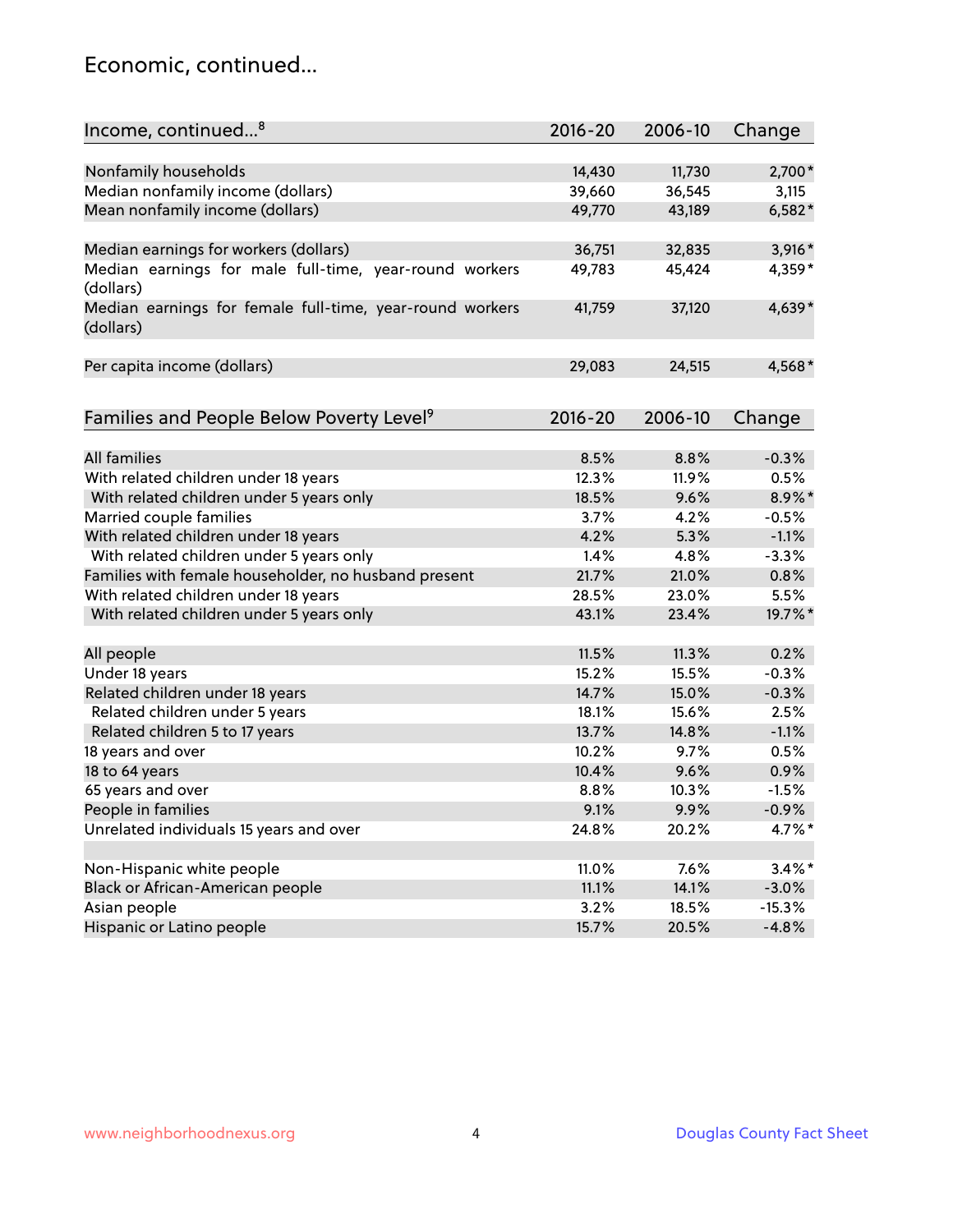# Employment

| Employment Status <sup>10</sup>                                                               | 2010        | 2020    | Change     |
|-----------------------------------------------------------------------------------------------|-------------|---------|------------|
| In Labor Force                                                                                | 72,297      | 66,575  | 66,575     |
| <b>Unemployment Rate</b>                                                                      | 7.4%        | 11.2%   | $-3.8%$    |
| Industry <sup>11</sup>                                                                        | $2016 - 20$ | 2006-10 | Change     |
| Civilian employed population 16 years and over                                                | 69,763      | 59,913  | 9,850*     |
| Agriculture, forestry, fishing and hunting, and mining                                        | 0.1%        | 0.2%    | $-0.2%$    |
| Construction                                                                                  | 7.4%        | 7.8%    | $-0.4%$    |
| Manufacturing                                                                                 | 9.8%        | 10.6%   | $-0.8%$    |
| Wholesale trade                                                                               | 3.1%        | 5.3%    | $-2.2%$ *  |
| Retail trade                                                                                  | 12.2%       | 11.3%   | 0.9%       |
| Transportation and warehousing, and utilities                                                 | 9.8%        | 9.9%    | $-0.1%$    |
| Information                                                                                   | 2.5%        | 2.9%    | $-0.5%$    |
| Finance and insurance, and real estate and rental and leasing                                 | 5.1%        | 6.3%    | $-1.2\%$ * |
| Professional, scientific, and management, and administrative<br>and waste management services | 10.3%       | 10.5%   | $-0.1%$    |
| Educational services, and health care and social assistance                                   | 21.6%       | 17.2%   | $4.4\%$ *  |
| Arts, entertainment, and recreation, and accommodation and<br>food services                   | 8.6%        | 7.4%    | 1.1%       |
| Other services, except public administration                                                  | 4.7%        | 4.9%    | $-0.2%$    |
| Public administration                                                                         | 4.8%        | 5.6%    | $-0.8%$    |
| Occupation <sup>12</sup>                                                                      | $2016 - 20$ | 2006-10 | Change     |
|                                                                                               |             |         |            |
| Civilian employed population 16 years and over                                                | 69,763      | 59,913  | 9,850*     |
| Management, business, science, and arts occupations                                           | 36.2%       | 32.2%   | 4.0%*      |
| Service occupations                                                                           | 14.6%       | 14.0%   | 0.6%       |
| Sales and office occupations                                                                  | 23.7%       | 28.8%   | $-5.1\%$ * |
| Natural<br>resources,<br>construction,<br>and<br>maintenance<br>occupations                   | 8.7%        | 10.7%   | $-2.0\%$ * |
| Production, transportation, and material moving occupations                                   | 16.8%       | 14.3%   | $2.5%$ *   |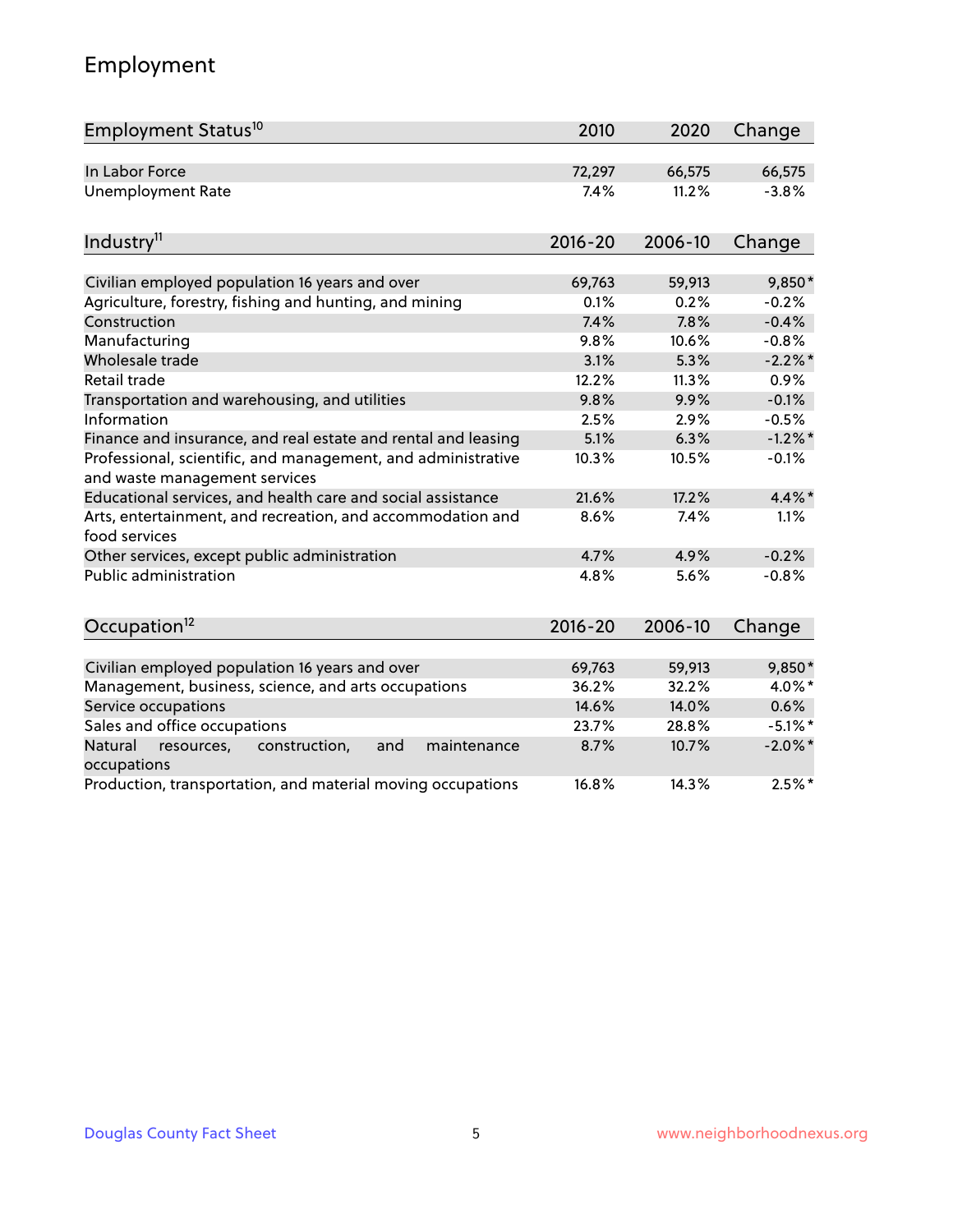# Employment, continued...

| Class of Worker <sup>13</sup>                                         | $2016 - 20$     | 2006-10 | Change   |
|-----------------------------------------------------------------------|-----------------|---------|----------|
| Civilian employed population 16 years and over                        | 69,763          | 59,913  | 9,850*   |
| Private wage and salary workers                                       | 81.3%           | 79.6%   | 1.7%     |
| Government workers                                                    | 13.8%           | 15.3%   | $-1.4%$  |
| Self-employed in own not incorporated business workers                | 4.7%            | 5.0%    | $-0.3%$  |
| <b>Unpaid family workers</b>                                          | 0.2%            | 0.1%    | 0.1%     |
| Job Flows <sup>14</sup>                                               | 2019            | 2010    | Change   |
|                                                                       |                 |         |          |
| Total Jobs in county                                                  | 44,032<br>26.6% | 36,977  | 7,055    |
| Held by residents of county                                           |                 | 27.8%   | $-1.2%$  |
| Held by non-residents of county                                       | 73.4%           | 72.2%   | 1.2%     |
| Jobs by Industry Sector <sup>15</sup>                                 | 2019            | 2010    | Change   |
| Total Jobs in county                                                  | 44,032          | 36,977  | 7,055    |
| <b>Goods Producing sectors</b>                                        | 13.9%           | 15.1%   | $-1.3%$  |
| Trade, Transportation, and Utilities sectors                          | 32.1%           | 29.2%   | 2.9%     |
| All Other Services sectors                                            | 54.1%           | 55.7%   | $-1.7%$  |
|                                                                       |                 |         |          |
| Total Jobs in county held by county residents                         | 11,693          | 10,270  | 1,423    |
| <b>Goods Producing sectors</b>                                        | 14.6%           | 14.1%   | 0.5%     |
| Trade, Transportation, and Utilities sectors                          | 18.8%           | 15.9%   | 2.9%     |
| All Other Services sectors                                            | 66.6%           | 70.0%   | $-3.4%$  |
| Jobs by Earnings <sup>16</sup>                                        | 2019            | 2010    | Change   |
| Total Jobs in county                                                  | 44,032          | 36,977  | 7,055    |
| Jobs with earnings \$1250/month or less                               | 26.3%           | 31.5%   | $-5.2%$  |
| Jobs with earnings \$1251/month to \$3333/month                       | 34.0%           | 40.9%   | $-6.9%$  |
| Jobs with earnings greater than \$3333/month                          | 39.6%           | 27.6%   | 12.1%    |
|                                                                       |                 |         |          |
| Total Jobs in county held by county residents                         | 11,693          | 10,270  | 1,423    |
| Jobs with earnings \$1250/month or less                               | 28.2%           | 30.9%   | $-2.8%$  |
| Jobs with earnings \$1251/month to \$3333/month                       | 36.2%           | 41.2%   | $-5.0\%$ |
| Jobs with earnings greater than \$3333/month                          | 35.7%           | 27.9%   | 7.8%     |
| Jobs by Age of Worker <sup>17</sup>                                   | 2019            | 2010    | Change   |
|                                                                       |                 |         |          |
| Total Jobs in county                                                  | 44,032          | 36,977  | 7,055    |
| Jobs with workers age 29 or younger                                   | 25.1%           | 27.6%   | $-2.5%$  |
| Jobs with workers age 30 to 54                                        | 54.1%           | 57.2%   | $-3.1%$  |
| Jobs with workers age 55 or older                                     | 20.8%           | 15.2%   | 5.6%     |
| Total Jobs in county held by county residents                         | 11,693          | 10,270  | 1,423    |
|                                                                       | 23.2%           | 21.1%   | 2.1%     |
| Jobs with workers age 29 or younger<br>Jobs with workers age 30 to 54 | 52.7%           | 59.6%   | $-6.9%$  |
|                                                                       | 24.1%           | 19.3%   | 4.8%     |
| Jobs with workers age 55 or older                                     |                 |         |          |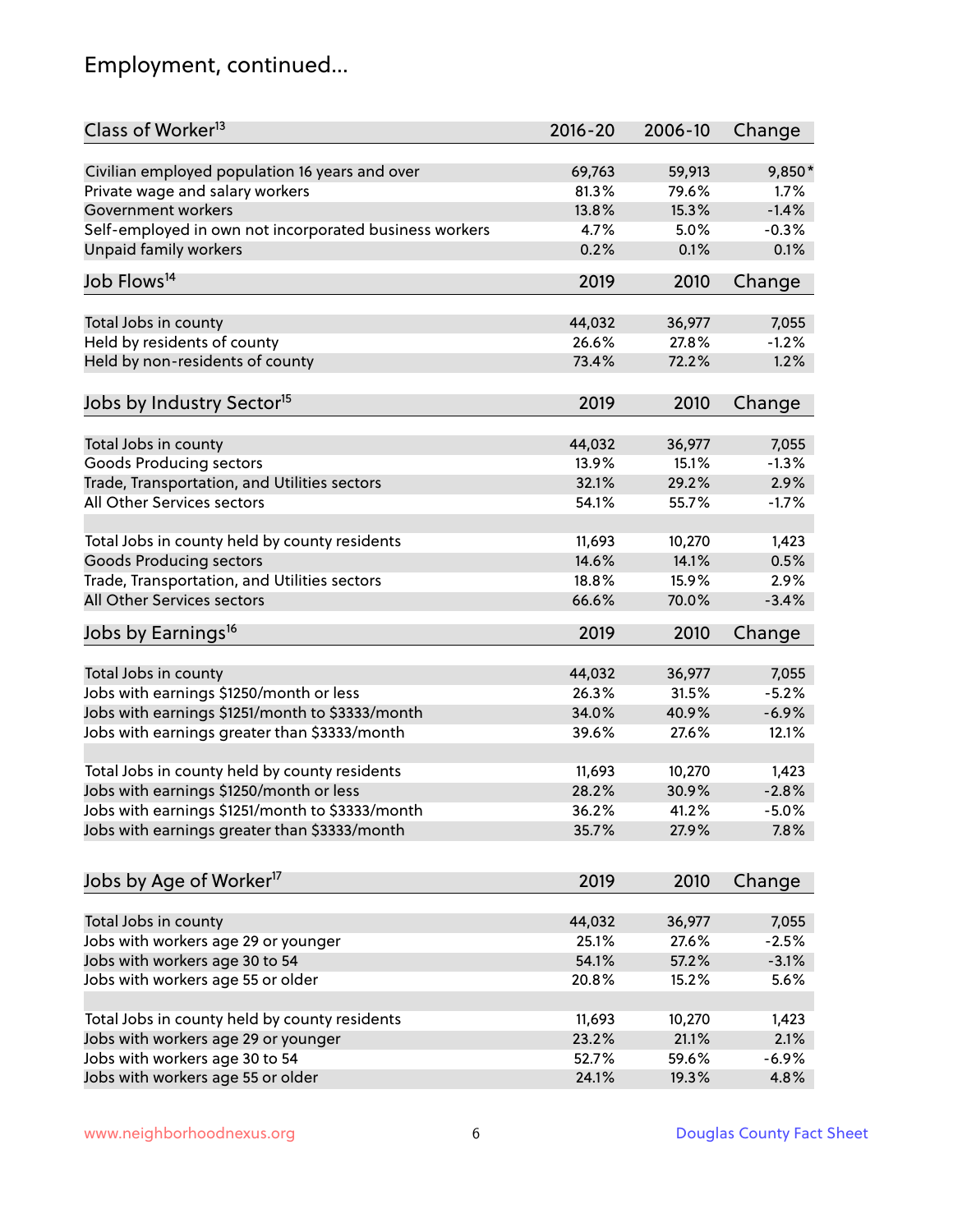#### Education

| Early Learning <sup>18</sup>                         |             |         | 2022      |
|------------------------------------------------------|-------------|---------|-----------|
| Licensed Capacity of Early Learning Centers          |             |         | 5,231     |
| Licenced capacity per 1,000 children ages 0-4        |             |         | 585.0     |
| School Enrollment <sup>19</sup>                      | 2022        | 2010    | Change    |
|                                                      |             |         |           |
| <b>Enrolled in Public School</b>                     | 25,890      | 24,951  | 939       |
| White                                                | 17.8%       | 36.3%   | $-18.4%$  |
| <b>Black or African-American</b>                     | 55.8%       | 47.5%   | 8.4%      |
| Asian                                                | 1.4%        | 1.2%    | 0.2%      |
| Native American                                      | 0.2%        | 0.1%    | 0.1%      |
| Pacific Islander                                     | 0.2%        | 0.2%    | 0.2%      |
| <b>Biracial or Multi-Racial</b>                      | 5.4%        | 4.2%    | 1.2%      |
| Hispanic or Latino                                   | 19.2%       | 10.5%   | 8.7%      |
| Georgia Milestones: 3rd Grade Reading <sup>20</sup>  |             |         | 2019      |
|                                                      |             |         |           |
| Number of Students Tested                            |             |         | 1,895     |
| Proficient or Distinguished                          |             |         | 41.2%     |
| Georgia Milestones: 8th Grade Math <sup>21</sup>     |             |         | 2019      |
| Number of Students Tested                            |             |         | 2,051     |
|                                                      |             |         |           |
| Proficient or Distinguished                          |             |         | 37.1%     |
| Graduation Rates <sup>22</sup>                       | 2021        | 2012    | Change    |
| Cohort                                               | 2,162       | 2,050   | 112       |
| <b>High School Graduation Rate</b>                   | 87.7%       | 72.3%   | 15.5%     |
|                                                      |             |         |           |
| Educational Attainment <sup>23</sup>                 | $2016 - 20$ | 2006-10 | Change    |
| Population 25 years and over                         | 93,965      | 80,733  | 13,232*   |
| Less than 9th grade                                  | 3.8%        | 4.5%    | $-0.7%$   |
| 9th to 12th grade, no diploma                        | 8.5%        | 9.1%    | $-0.7%$   |
| High school graduate (includes equivalency)          | 29.9%       | 32.8%   | $-2.9\%*$ |
| Some college, no degree                              | 20.9%       | 22.4%   | $-1.5%$   |
| Associate's degree                                   | 8.8%        | 7.5%    | $1.3\%$ * |
|                                                      | 17.8%       | 16.0%   |           |
| Bachelor's degree<br>Graduate or professional degree |             |         | $1.8\%$ * |
|                                                      | 10.3%       | 7.7%    | $2.7\%$ * |
| Percent high school graduate or higher               | 87.7%       | 86.4%   | 1.4%      |
| Percent bachelor's degree or higher                  | 28.1%       | 23.7%   | 4.5%*     |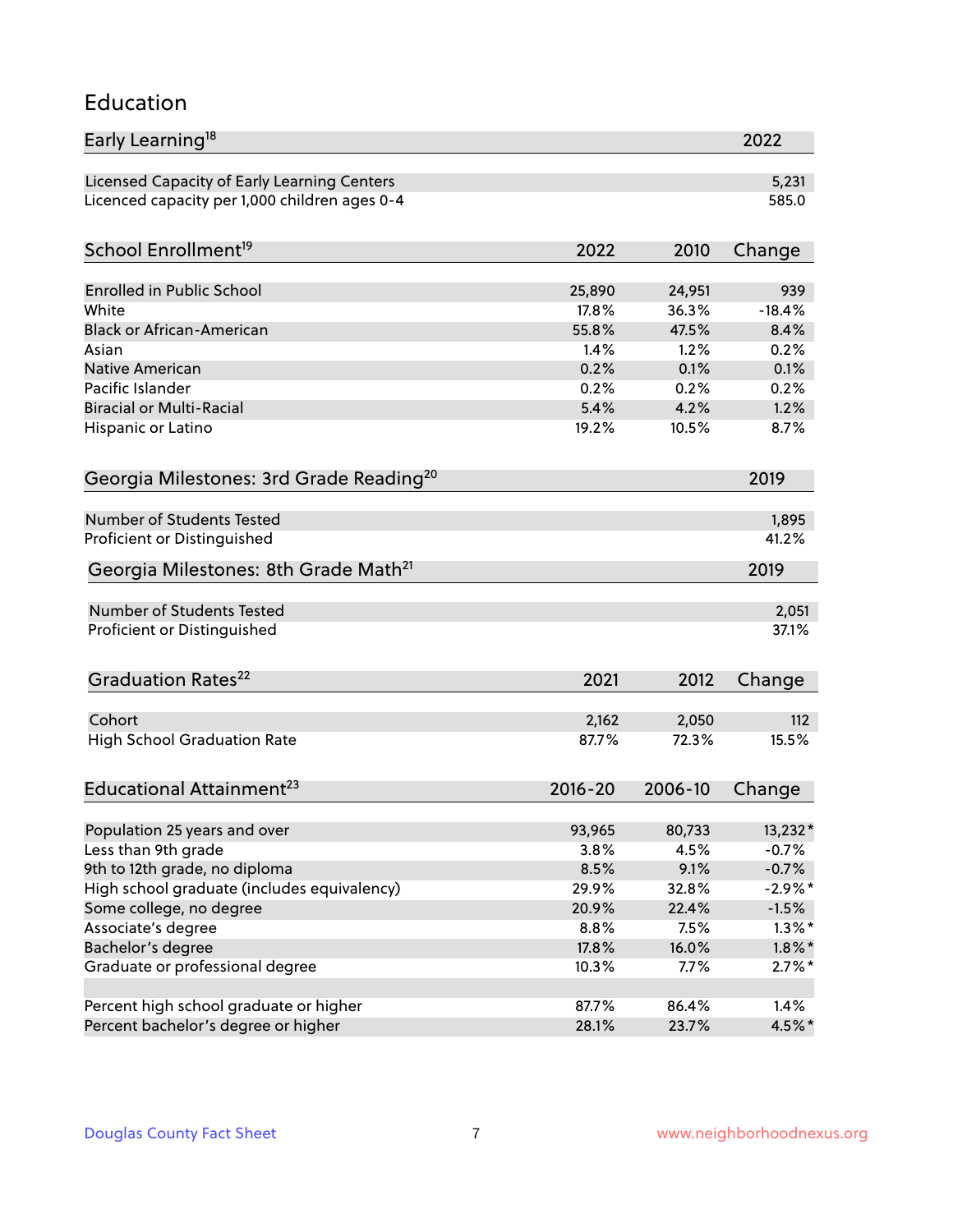### Housing

| Households by Type <sup>24</sup>                     | 2016-20 | 2006-10 | Change     |
|------------------------------------------------------|---------|---------|------------|
|                                                      |         |         |            |
| <b>Total households</b>                              | 49,788  | 44,747  | $5,041*$   |
| Family households (families)                         | 71.0%   | 73.8%   | $-2.8%$    |
| With own children under 18 years                     | 32.0%   | 36.5%   | $-4.5%$ *  |
| Married-couple family                                | 48.4%   | 51.8%   | $-3.4\%$ * |
| With own children of the householder under 18 years  | 19.2%   | 23.8%   | $-4.7\%$ * |
| Male householder, no wife present, family            | 4.8%    | 5.1%    | $-0.4%$    |
| With own children of the householder under 18 years  | 2.5%    | 2.5%    | 0.0%       |
| Female householder, no husband present, family       | 17.8%   | 16.8%   | $1.0\%$    |
| With own children of the householder under 18 years  | 10.3%   | 10.2%   | 0.1%       |
| Nonfamily households                                 | 29.0%   | 26.2%   | $2.8\%$ *  |
| Householder living alone                             | 23.3%   | 21.8%   | 1.5%       |
| 65 years and over                                    | 6.8%    | 4.8%    | $2.0\%$ *  |
|                                                      |         |         |            |
| Households with one or more people under 18 years    | 37.7%   | 41.7%   | $-4.0\%$ * |
| Households with one or more people 65 years and over | 24.2%   | 15.8%   | $8.4\%$ *  |
| Average household size                               | 2.88    | 2.84    | 0.04       |
| Average family size                                  | 3.43    | 3.33    | 0.11       |
|                                                      |         |         |            |
| Housing Occupancy <sup>25</sup>                      | 2016-20 | 2006-10 | Change     |
|                                                      |         |         |            |
| Total housing units                                  | 53,038  | 50,276  | $2,762*$   |
| Occupied housing units                               | 93.9%   | 89.0%   | 4.9%*      |
| Vacant housing units                                 | 6.1%    | 11.0%   | $-4.9\%*$  |
| Homeowner vacancy rate                               | 1.5     | 5.3     | $-3.8*$    |
| Rental vacancy rate                                  | 6.1     | 9.3     | $-3.2*$    |
|                                                      |         |         |            |
| Units in Structure <sup>26</sup>                     | 2016-20 | 2006-10 | Change     |
| Total housing units                                  | 53,038  | 50,276  | $2,762*$   |
| 1-unit, detached                                     | 77.2%   | 76.7%   | 0.5%       |
| 1-unit, attached                                     | 3.0%    | 1.8%    | $1.2\%$ *  |
| 2 units                                              | 1.3%    | 1.4%    | $-0.2%$    |
| 3 or 4 units                                         | 1.2%    | 1.4%    | $-0.2%$    |
| 5 to 9 units                                         | 4.6%    | 2.9%    | $1.7\%$ *  |
| 10 to 19 units                                       | 5.5%    | 6.4%    | $-0.9\%$   |
| 20 or more units                                     | 3.3%    | 4.0%    | $-0.7%$    |
| Mobile home                                          | 3.9%    | 5.4%    | $-1.5%$ *  |
| Boat, RV, van, etc.                                  | 0.0%    | $0.0\%$ | $0.0\%$    |
|                                                      |         |         |            |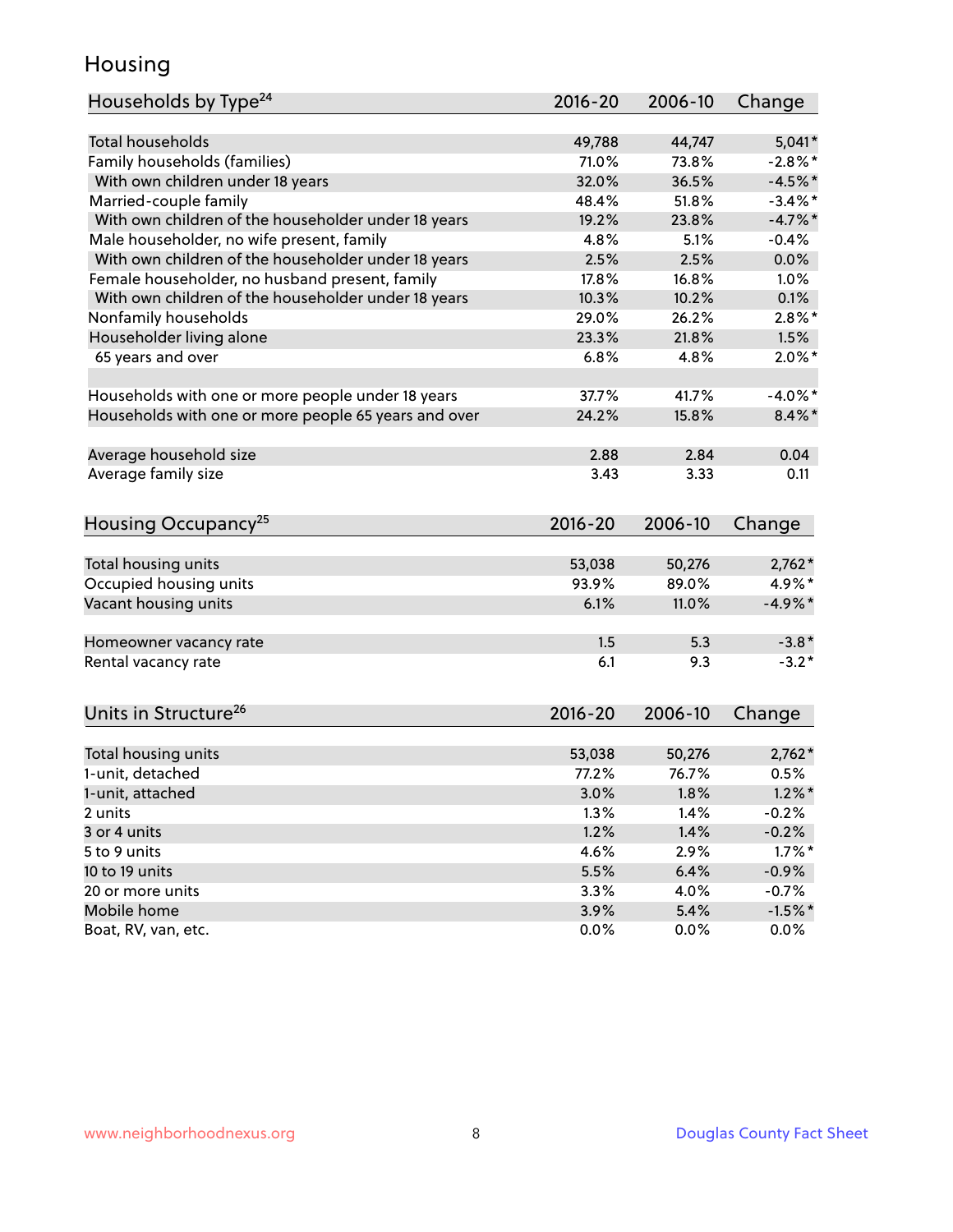# Housing, Continued...

| Year Structure Built <sup>27</sup>             | 2016-20     | 2006-10 | Change     |
|------------------------------------------------|-------------|---------|------------|
| Total housing units                            | 53,038      | 50,276  | $2,762*$   |
| Built 2014 or later                            | 2.1%        | (X)     | (X)        |
| Built 2010 to 2013                             | 2.7%        | (X)     | (X)        |
| Built 2000 to 2009                             | 32.2%       | 33.5%   | $-1.4%$    |
| Built 1990 to 1999                             | 18.0%       | 20.5%   | $-2.5%$ *  |
| Built 1980 to 1989                             | 16.2%       | 17.0%   | $-0.9%$    |
| Built 1970 to 1979                             | 17.9%       | 17.2%   | 0.7%       |
| Built 1960 to 1969                             | 6.7%        | 6.4%    | 0.3%       |
| Built 1950 to 1959                             | 2.6%        | 2.7%    | $-0.2%$    |
| Built 1940 to 1949                             | 0.9%        | 1.2%    | $-0.3%$    |
| Built 1939 or earlier                          | 0.7%        | 1.4%    | $-0.7%$ *  |
| Housing Tenure <sup>28</sup>                   | $2016 - 20$ | 2006-10 | Change     |
| Occupied housing units                         | 49,788      | 44,747  | $5,041*$   |
| Owner-occupied                                 | 65.5%       | 71.5%   | $-6.0\%$ * |
| Renter-occupied                                | 34.5%       | 28.5%   | $6.0\%$ *  |
| Average household size of owner-occupied unit  | 2.99        | 2.90    | 0.09       |
| Average household size of renter-occupied unit | 2.68        | 2.70    | $-0.02$    |
| Residence 1 Year Ago <sup>29</sup>             | 2016-20     | 2006-10 | Change     |
| Population 1 year and over                     | 143,626     | 126,072 | 17,554*    |
| Same house                                     | 85.9%       | 79.5%   | $6.4\%$ *  |
| Different house in the U.S.                    | 13.8%       | 20.2%   | $-6.4\%$ * |
| Same county                                    | 5.5%        | 7.7%    | $-2.2%$ *  |
| Different county                               | 8.4%        | 12.6%   | $-4.2\%$ * |
| Same state                                     | 6.5%        | 8.1%    | $-1.6%$ *  |
| Different state                                | 1.9%        | 4.5%    | $-2.6\%$ * |
| Abroad                                         | 0.3%        | 0.3%    | 0.0%       |
| Value of Housing Unit <sup>30</sup>            | $2016 - 20$ | 2006-10 | Change     |
| Owner-occupied units                           | 32,604      | 31,977  | 627        |
| Less than \$50,000                             | 3.9%        | 5.3%    | $-1.4%$ *  |
| \$50,000 to \$99,999                           | 9.7%        | 11.0%   | $-1.3%$    |
| \$100,000 to \$149,999                         | 21.0%       | 29.7%   | $-8.7\%$ * |
| \$150,000 to \$199,999                         | 28.1%       | 23.7%   | 4.4%*      |
| \$200,000 to \$299,999                         | 21.7%       | 16.9%   | 4.8%*      |
| \$300,000 to \$499,999                         | 12.7%       | 10.6%   | $2.1\%$ *  |
| \$500,000 to \$999,999                         | 2.4%        | 2.3%    | 0.2%       |
| \$1,000,000 or more                            | 0.4%        | 0.4%    | 0.0%       |
| Median (dollars)                               | 171,300     | 157,300 | 14,000*    |
| Mortgage Status <sup>31</sup>                  | 2016-20     | 2006-10 | Change     |
| Owner-occupied units                           | 32,604      | 31,977  | 627        |
| Housing units with a mortgage                  | 74.5%       | 80.6%   | $-6.1\%$ * |
| Housing units without a mortgage               | 25.5%       | 19.4%   | $6.1\%$ *  |
|                                                |             |         |            |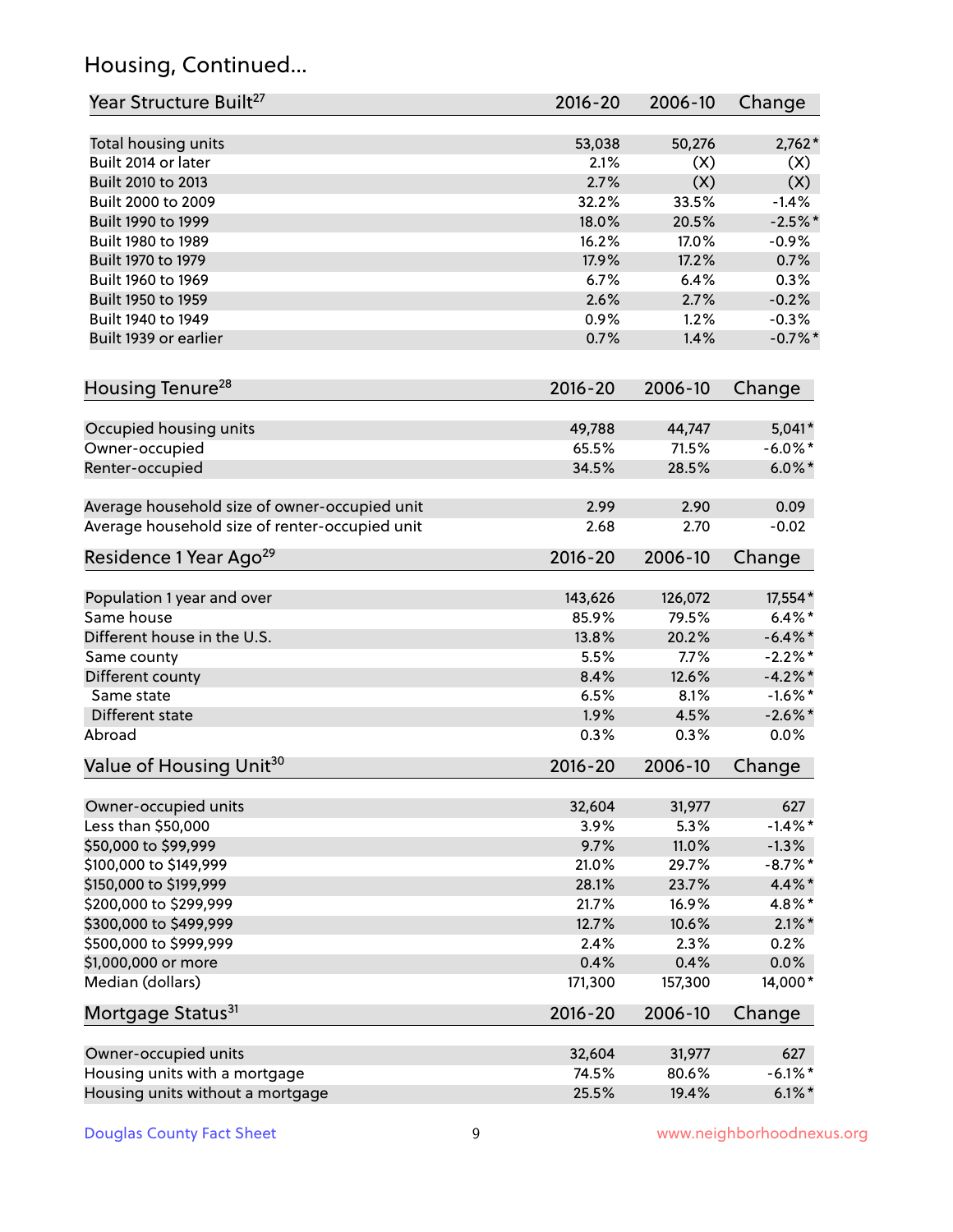# Housing, Continued...

| Selected Monthly Owner Costs <sup>32</sup>                                            | $2016 - 20$ | 2006-10 | Change      |
|---------------------------------------------------------------------------------------|-------------|---------|-------------|
| Housing units with a mortgage                                                         | 24,306      | 25,775  | $-1,469*$   |
| Less than \$300                                                                       | 0.0%        | 0.1%    | $-0.1%$     |
| \$300 to \$499                                                                        | 1.2%        | 1.5%    | $-0.3%$     |
| \$500 to \$999                                                                        | 19.1%       | 15.2%   | 3.9%*       |
| \$1,000 to \$1,499                                                                    | 40.2%       | 38.3%   | 1.9%        |
| \$1,500 to \$1,999                                                                    | 22.2%       | 23.7%   | $-1.5%$     |
| \$2,000 to \$2,999                                                                    | 14.0%       | 16.2%   | $-2.2\%$ *  |
| \$3,000 or more                                                                       | 3.4%        | 5.1%    | $-1.7%$ *   |
| Median (dollars)                                                                      | 1,348       | 1,431   | $-83*$      |
| Housing units without a mortgage                                                      | 8,298       | 6,202   | 2,096*      |
| Less than \$150                                                                       | 3.4%        | 3.1%    | 0.4%        |
| \$150 to \$249                                                                        | 10.3%       | 15.2%   | $-4.8\%$ *  |
| \$250 to \$349                                                                        | 24.3%       | 31.0%   | $-6.7%$ *   |
| \$350 to \$499                                                                        | 35.0%       | 27.4%   | $7.7\%$ *   |
| \$500 to \$699                                                                        | 18.4%       | 16.9%   | 1.5%        |
| \$700 or more                                                                         | 8.5%        | 6.5%    | 2.0%        |
| Median (dollars)                                                                      | 385         | 353     | $32*$       |
| Selected Monthly Owner Costs as a Percentage of<br>Household Income <sup>33</sup>     |             | 2006-10 | Change      |
| Housing units with a mortgage (excluding units where<br>SMOCAPI cannot be computed)   | 24,232      | 25,671  | $-1,439$    |
| Less than 20.0 percent                                                                | 54.1%       | 32.6%   | 21.6%*      |
| 20.0 to 24.9 percent                                                                  | 15.6%       | 15.3%   | 0.3%        |
| 25.0 to 29.9 percent                                                                  | 8.0%        | 12.3%   | $-4.3\%$ *  |
| 30.0 to 34.9 percent                                                                  | 4.6%        | 9.6%    | $-5.0\%$ *  |
| 35.0 percent or more                                                                  | 17.7%       | 30.3%   | $-12.6\%$ * |
| Not computed                                                                          | 74          | 104     | $-30$       |
| Housing unit without a mortgage (excluding units where<br>SMOCAPI cannot be computed) | 8,103       | 6,092   | $2,011*$    |
| Less than 10.0 percent                                                                | 55.4%       | 54.0%   | 1.4%        |
| 10.0 to 14.9 percent                                                                  | 20.8%       | 17.7%   | 3.1%        |
| 15.0 to 19.9 percent                                                                  | 9.0%        | 8.4%    | 0.6%        |
| 20.0 to 24.9 percent                                                                  | 4.6%        | 6.0%    | $-1.4%$     |
| 25.0 to 29.9 percent                                                                  | 3.0%        | 3.5%    | $-0.5%$     |
| 30.0 to 34.9 percent                                                                  | 1.3%        | 1.3%    | 0.1%        |
| 35.0 percent or more                                                                  | 5.9%        | 9.1%    | $-3.2%$     |
| Not computed                                                                          | 195         | 110     | 85          |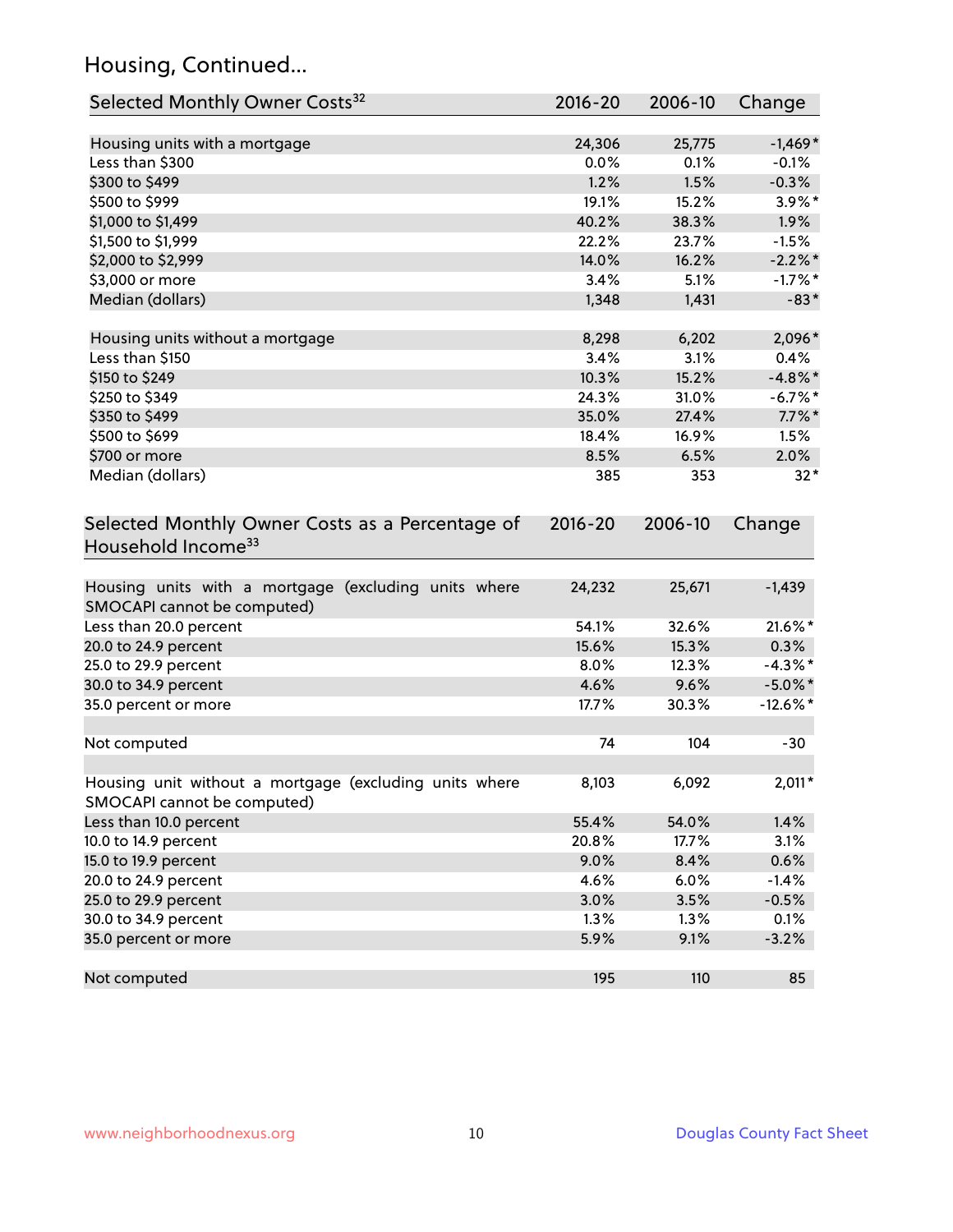#### Housing, Continued...

35.0 percent or more

| Gross Rent <sup>34</sup>                                                       | $2016 - 20$ | 2006-10 | Change     |
|--------------------------------------------------------------------------------|-------------|---------|------------|
|                                                                                |             |         |            |
| Occupied units paying rent                                                     | 16,696      | 12,300  | 4,396*     |
| Less than \$200                                                                | 0.0%        | 0.3%    | $-0.3%$    |
| \$200 to \$499                                                                 | 2.9%        | 5.0%    | $-2.1%$    |
| \$500 to \$749                                                                 | 9.0%        | 22.7%   | $-13.7%$ * |
| \$750 to \$999                                                                 | 20.4%       | 36.6%   | $-16.2%$ * |
| \$1,000 to \$1,499                                                             | 54.3%       | 29.9%   | 24.4%*     |
| \$1,500 to \$1,999                                                             | $10.8\%$    | 4.5%    | $6.3\%$ *  |
| \$2,000 or more                                                                | $2.6\%$     | $1.0\%$ | $1.5\%$ *  |
| Median (dollars)                                                               | 1,143       | 912     | $231*$     |
|                                                                                |             |         |            |
| No rent paid                                                                   | 488         | 470     | 18         |
|                                                                                |             |         |            |
| Gross Rent as a Percentage of Household Income <sup>35</sup>                   | $2016 - 20$ | 2006-10 | Change     |
|                                                                                |             |         |            |
| Occupied units paying rent (excluding units where GRAPI<br>cannot be computed) | 16,125      | 12,107  | 4,018*     |
| Less than 15.0 percent                                                         | 13.3%       | 12.5%   | 0.8%       |

15.0 to 19.9 percent 14.6% 10.5% 4.1%\* 20.0 to 24.9 percent 20.0 to 24.9 percent 2.6% 25.0 to 29.9 percent 12.8% 13.9% -1.1% 30.0 to 34.9 percent 10.9% 9.1% 1.8% 9.1% 1.8% 9.1% 1.8% 9.1% 1.8% 9.1% 1.8% 9.1% 1.8% 9.1% 1.8% 9.1% 1.8% 9.1<br>35.0 percent or more

Not computed and the set of the set of the set of the set of the set of the set of the set of the set of the set of the set of the set of the set of the set of the set of the set of the set of the set of the set of the set

|  |  | <b>Douglas County Fact Sheet</b> |  |
|--|--|----------------------------------|--|
|--|--|----------------------------------|--|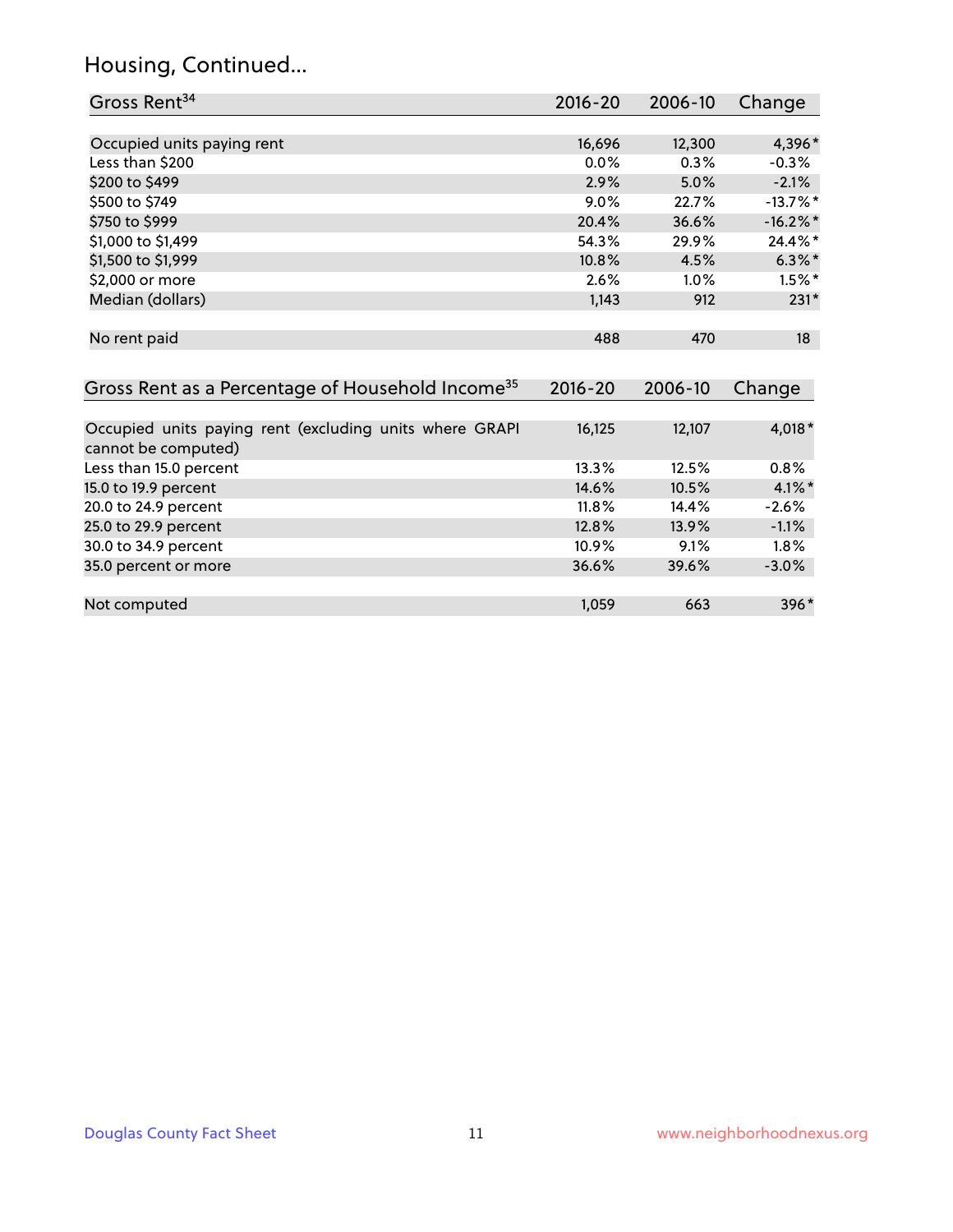# Community Involvement

| Voter Registration and Turnout <sup>36</sup> | 2020    |
|----------------------------------------------|---------|
|                                              |         |
| Active registered voters                     | 100.091 |
| Number voted in Presidential election        | 68.514  |
| Percent voted in Presidential election       | 68.5%   |

## Transportation

| Commuting to Work <sup>37</sup>           | 2016-20     | 2006-10 | Change    |
|-------------------------------------------|-------------|---------|-----------|
|                                           |             |         |           |
| Workers 16 years and over                 | 68,571      | 58,080  | 10,491*   |
| Car, truck, or van - drove alone          | 82.1%       | 82.0%   | $0.1\%$   |
| Car, truck, or van - carpooled            | 8.4%        | 11.4%   | $-2.9\%*$ |
| Public transportation (excluding taxicab) | 0.7%        | 1.5%    | $-0.7%$ * |
| Walked                                    | 0.1%        | 0.6%    | $-0.5%$ * |
| Other means                               | 1.2%        | 0.8%    | $0.4\%$ * |
| Worked at home                            | 7.5%        | 3.8%    | $3.7\%$ * |
|                                           |             |         |           |
| Mean travel time to work (minutes)        | 33.7        | 32.9    | 0.9       |
|                                           |             |         |           |
| Vehicles Available <sup>38</sup>          | $2016 - 20$ | 2006-10 | Change    |
|                                           |             |         |           |
| Occupied housing units                    | 49,788      | 44,747  | $5,041*$  |
| No vehicles available                     | 3.4%        | 3.2%    | 0.2%      |
| 1 vehicle available                       | 28.5%       | 29.4%   | $-0.9%$   |
| 2 vehicles available                      | 40.2%       | 40.7%   | $-0.5%$   |
| 3 or more vehicles available              | 27.9%       | 26.7%   | 1.2%      |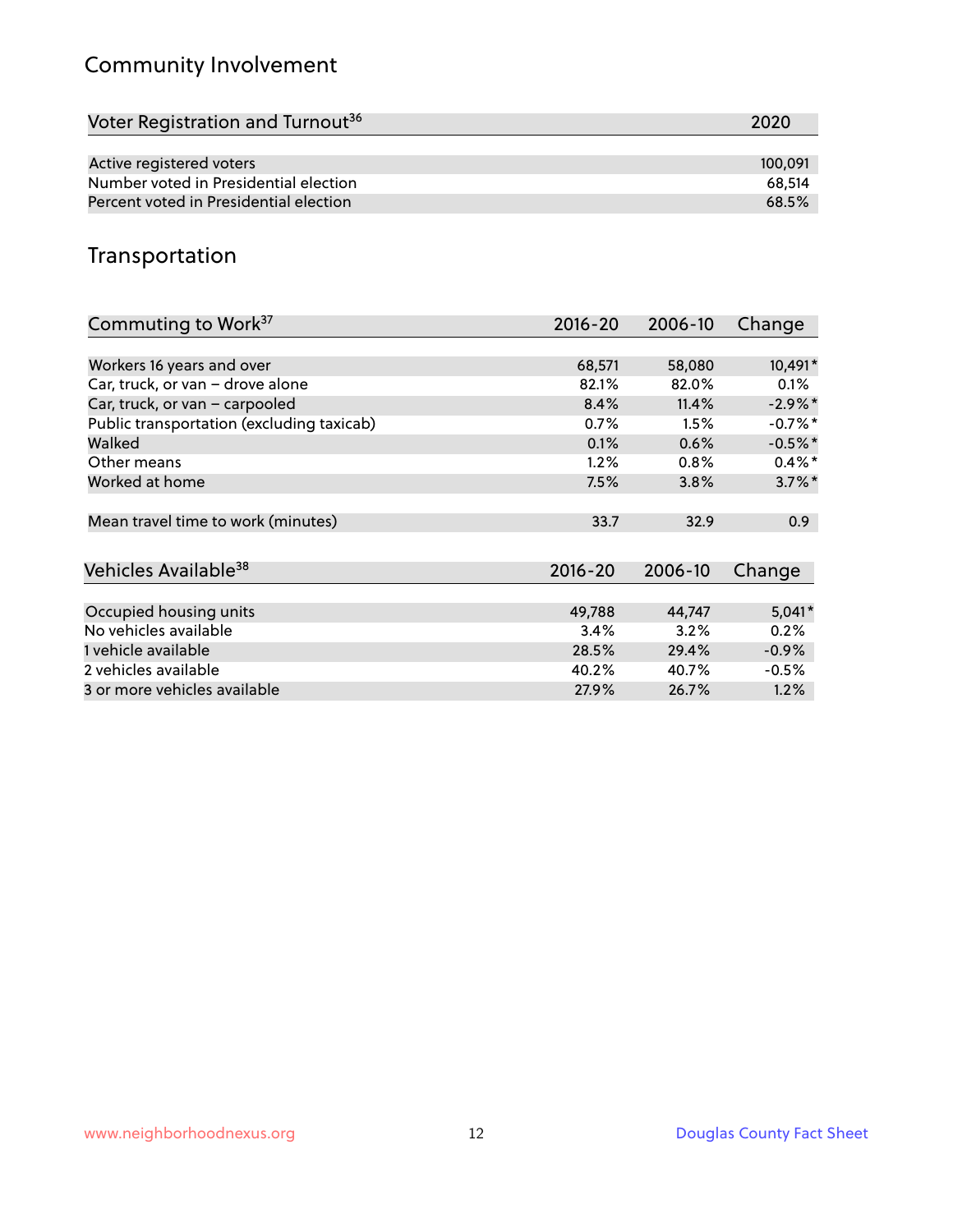#### Health

| Health Insurance coverage <sup>39</sup> | 2016-20 |
|-----------------------------------------|---------|
|-----------------------------------------|---------|

| Civilian Noninstitutionalized Population                | 143,715 |
|---------------------------------------------------------|---------|
| With health insurance coverage                          | 87.0%   |
| With private health insurance coverage                  | 67.4%   |
| With public health coverage                             | 29.4%   |
| No health insurance coverage                            | 13.0%   |
| Civilian Noninstitutionalized Population Under 19 years | 39,699  |
| No health insurance coverage                            | 8.1%    |
| Civilian Noninstitutionalized Population 19 to 64 years | 87,325  |
| In labor force:                                         | 69,521  |
| Employed:                                               | 65,283  |
| With health insurance coverage                          | 85.6%   |
| With private health insurance coverage                  | 39.3%   |
| With public coverage                                    | 6.5%    |
| No health insurance coverage                            | 14.4%   |
| Unemployed:                                             | 4,238   |
| With health insurance coverage                          | 58.5%   |
| With private health insurance coverage                  | 39.3%   |
| With public coverage                                    | 22.8%   |
| No health insurance coverage                            | 41.5%   |
| Not in labor force:                                     | 17,804  |
| With health insurance coverage                          | 76.7%   |
| With private health insurance coverage                  | 52.4%   |
| With public coverage                                    | 32.4%   |
| No health insurance coverage                            | 23.3%   |

| <b>Health Factors</b>                                                                   | <b>Most Recent</b> |
|-----------------------------------------------------------------------------------------|--------------------|
|                                                                                         |                    |
| Premature Death (YPLL before age 75 per 100,000 population, age-adjusted) <sup>40</sup> | 7.838.4            |
| Average number of Physically Unhealthy Days <sup>41</sup>                               | 4.3                |

| Average number of Mentally Unhealthy Days <sup>42</sup>          | 5.0     |
|------------------------------------------------------------------|---------|
| Low Birthweight Births <sup>43</sup>                             | 10.1%   |
| Diabetes Prevalence <sup>44</sup>                                | 12.5%   |
| HIV Prevalence (per 100,000 population) <sup>45</sup>            | 474.4   |
| Rate, Deduplicated ER Visits for Asthma, Ages 0-17 <sup>46</sup> | 1.349.8 |